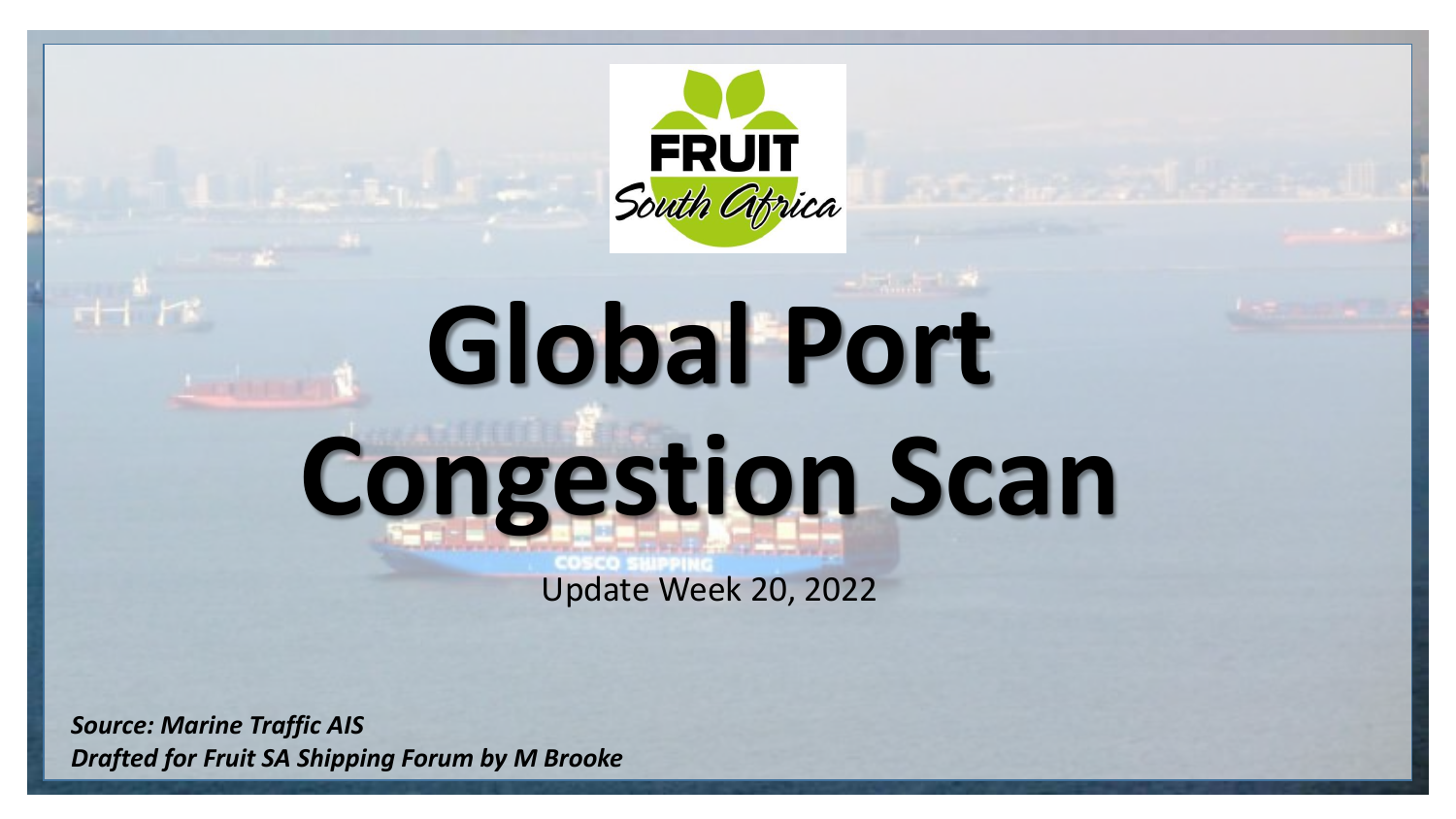| $\Rightarrow$<br>Week | $\Leftrightarrow$<br>Port Country | $\hat{\Rightarrow}$<br>Port | $\hat{\Rightarrow}$<br>Year | Number<br>$\Leftrightarrow$<br>Of Calls | Number Of<br>$\Leftrightarrow$<br>Vessels | <b>Median Waiting</b><br>$\Leftrightarrow$<br>Time Off Port Limits | Median Time<br>$\Leftrightarrow$<br>At Port |
|-----------------------|-----------------------------------|-----------------------------|-----------------------------|-----------------------------------------|-------------------------------------------|--------------------------------------------------------------------|---------------------------------------------|
| 19                    | <b>USA</b>                        | Long beach                  | 2022                        | 15                                      | 15                                        | 5.7 days                                                           | 3.6 days                                    |
| 19                    | <b>USA</b>                        | Oakland                     | 2022                        | 15                                      | 15                                        | 5.4 days                                                           | 2.5 days                                    |
| 19                    | Bangladesh                        | Chittagong                  | 2022                        | 26                                      | 26                                        | 5.1 days                                                           | 3.0 days                                    |
| 19                    | Greece                            | Thessaloniki                | 2022                        | 7                                       | $\overline{7}$                            | 4.5 days                                                           | 1.3 days                                    |
| 19                    | China                             | Weihai                      | 2022                        | 11                                      | 9                                         | 3.2 days                                                           | 0.5 days                                    |
| 19                    | Malaysia                          | Kota kinabalu               | 2022                        | 6                                       | 6                                         | 3.1 days                                                           | 1.9 days                                    |
| 19                    | Iran                              | Rajaei                      | 2022                        | 14                                      | 8                                         | 3.1 days                                                           | 0.9 days                                    |
| 19                    | <b>USA</b>                        | Los angeles                 | 2022                        | 18                                      | 18                                        | 3.0 days                                                           | 5.0 days                                    |
| 19                    | China                             | Shekou                      | 2022                        | 43                                      | 43                                        | 3.0 days                                                           | 1.0 days                                    |
| 19                    | China                             | Zhoushan                    | 2022                        | 7                                       | 6                                         | 3.0 days                                                           | 0.6 days                                    |
| 19                    | Germany                           | Wilhelmshaven               | 2022                        | $10$                                    | 10                                        | 2.5 days                                                           | 1.2 days                                    |
| 19                    | South Africa                      | Coega                       | 2022                        | 4                                       | 4                                         | 2.0 days                                                           | 0.9 days                                    |
| 19                    | <b>USA</b>                        | Norfolk                     | 2022                        | 26                                      | 26                                        | 2.0 days                                                           | 1.2 days                                    |
| 19                    | China                             | Chiwan                      | 2022                        | 32                                      | 32                                        | 2.0 days                                                           | 0.9 days                                    |
| 19                    | <b>USA</b>                        | Dutch harbor                | 2022                        | 4                                       | 3                                         | 2.0 days                                                           | 2.5 days                                    |
| 19                    | Italy                             | Livorno                     | 2022                        | 11                                      | 11                                        | 2.0 days                                                           | 1.7 days                                    |
| 19                    | <b>USA</b>                        | Houston                     | 2022                        | 20                                      | 20                                        | 2.0 days                                                           | 2.2 days                                    |
| 19                    | Reunion                           | Reunion                     | 2022                        | 5                                       | 5                                         | 1.9 days                                                           | 1.6 days                                    |
| 19                    | <b>USA</b>                        | Charleston                  | 2022                        | 19                                      | 19                                        | 1.8 days                                                           | 1.4 days                                    |

#### **Week 19**

**Top Global Countries by Key Trade Destination**

- **Bangladesh**
- **Belgium**
- **China**
- **France**
- **Germany**
- **Greece**
- **Hong Kong**
- **India**
- **Indonesia**
- **Italy**
- **Japan**
- **Korea**
- **Madagascar**
- **Malaysia**
- **Mauritius**
- **Netherlands**
- **Nigeria**
- **Pakistan**
- **Philippines**
- **Portugal**
- **Reunion**
- **Singapore**
- **South Africa**
- **Spain**
- **Sri Lanka**
- **Taiwan**
- **Thailand**
- **UAE**
- **USA**
- **Vietnam**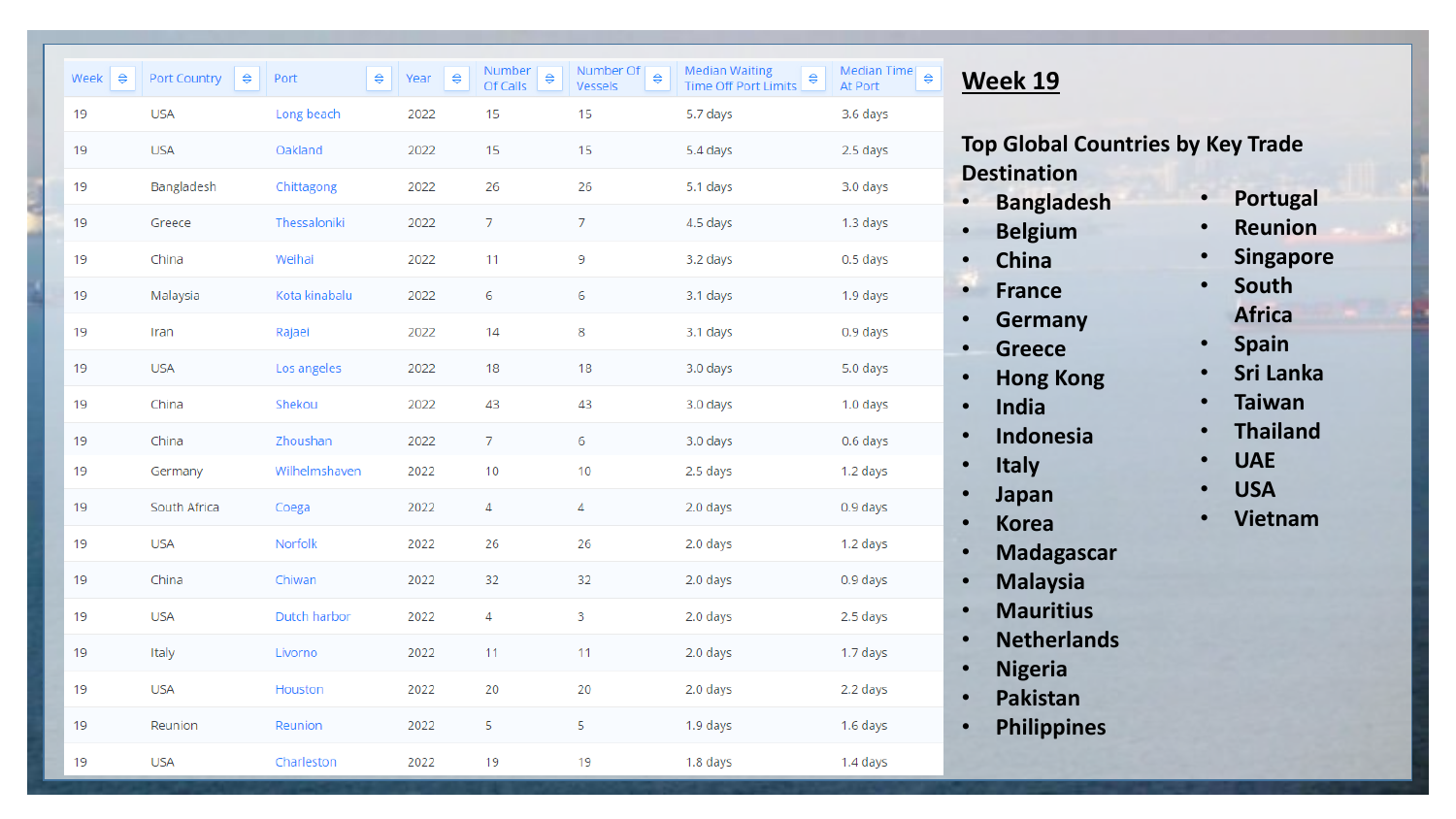| Port<br>$\hat{\Rightarrow}$<br>Country | $\Leftrightarrow$<br>Port | $\hat{\Rightarrow}$<br>Year | Number<br>$\Leftrightarrow$<br>Of Calls | Number Of<br>♦<br>Vessels | Week $\frac{1}{2}$ | Median Waiting<br>$\Leftrightarrow$<br><b>Time Off Port</b> | Median Time<br>⇔<br>At Port |
|----------------------------------------|---------------------------|-----------------------------|-----------------------------------------|---------------------------|--------------------|-------------------------------------------------------------|-----------------------------|
| <b>USA</b>                             | Long beach                | 2022                        | 23                                      | 21                        | 20                 | 7.3 days                                                    | 4.4 days                    |
| Indonesia                              | Ambon                     | 2022                        | 4                                       | $\overline{4}$            | 20                 | 6.8 days                                                    | 1.6 days                    |
| Bangladesh                             | Chittagong                | 2022                        | 26                                      | 25                        | 20                 | 4.7 days                                                    | 3.0 days                    |
| Greece                                 | Thessaloniki              | 2022                        | 11                                      | 11                        | 20                 | 4.0 days                                                    | 0.9 days                    |
| China                                  | Shekou                    | 2022                        | 64                                      | 64                        | 20                 | 3.5 days                                                    | 0.9 days                    |
| <b>USA</b>                             | Los angeles               | 2022                        | 18                                      | 17                        | 20                 | 3.3 days                                                    | 5.8 days                    |
| Japan                                  | Hososhima                 | 2022                        | 5                                       | 5                         | 20                 | 3.3 days                                                    | 0.2 days                    |
| <b>USA</b>                             | Oakland                   | 2022                        | 13                                      | 13                        | 20                 | 3.3 days                                                    | 2.6 days                    |
| China                                  | Zhoushan                  | 2022                        | 11                                      | 10                        | 20                 | 2.9 days                                                    | 20.3 days                   |
| Malaysia                               | Kota kinabalu             | 2022                        | 5                                       | 5                         | 20                 | 2.7 days                                                    | 1.9 days                    |
| United Kingdom                         | Clydeport greenock        | 2022                        | 4                                       | 4                         | 20                 | 2.6 days                                                    | 0.8 days                    |
| Reunion                                | Reunion                   | 2022                        | 4                                       | 4                         | 20                 | 2.6 days                                                    | 1.9 days                    |
| China                                  | Zhuhai                    | 2022                        | 4                                       | 4                         | 20                 | 2.5 days                                                    | 1.8 days                    |
| India                                  | Kandla                    | 2022                        | $\overline{4}$                          | $\overline{4}$            | 20                 | 2.4 days                                                    | 1.5 days                    |
| <b>USA</b>                             | Norfolk                   | 2022                        | 28                                      | 28                        | 20                 | 2.3 days                                                    | 1.3 days                    |
| <b>USA</b>                             | New york                  | 2022                        | 43                                      | 42                        | 20                 | 1.9 days                                                    | 1.6 days                    |
| <b>USA</b>                             | Houston                   | 2022                        | 16                                      | 16                        | 20                 | 1.9 days                                                    | 2.0 days                    |
| Italy                                  | Venice                    | 2022                        | 13                                      | 12                        | 20                 | 1.9 days                                                    | 1.1 days                    |

#### **Week 20**

**Top Global Countries by Key Trade Destination**

- **Bangladesh**
- **Belgium**
- **China**
- **France**
- **Germany**
- **Greece**
- **Hong Kong**
- **India**
- **Indonesia**
- **Italy**
- **Japan**
- **Korea**
- **Madagascar**
- **Malaysia**
- **Mauritius**
- **Netherlands**
- **Nigeria**
- **Pakistan**
- **Philippines**
- **Portugal**
- **Reunion**
- **Singapore**
- **South Africa**
- **Spain**
- **Sri Lanka**
- **Taiwan**
- **Thailand**
- **UAE**
- **USA**
- **Vietnam**